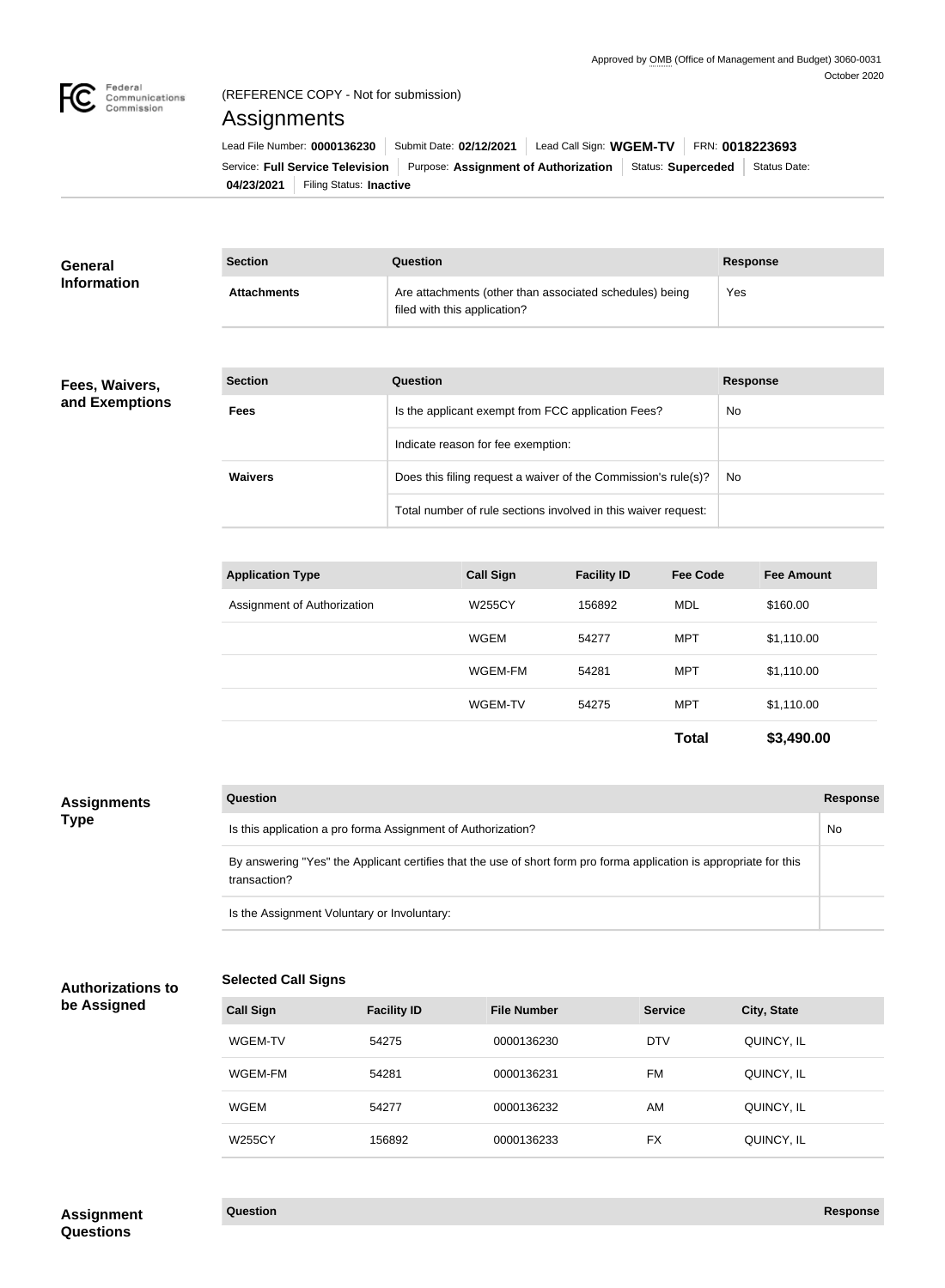| Were any of the authorizations that are the subject of this application obtained through the Commission's<br>competitive bidding procedures (see 47 C.F.R. Sections 1.2111(a) and 73.5000)?                                                                                                                                                                                                                                          | <b>No</b> |
|--------------------------------------------------------------------------------------------------------------------------------------------------------------------------------------------------------------------------------------------------------------------------------------------------------------------------------------------------------------------------------------------------------------------------------------|-----------|
| Were any of the authorizations that are the subject of this application obtained through the Commission's point<br>system for reserved channel noncommercial educational stations (see 47 C.F.R. Sections 73.7001 and<br>73.7003)?                                                                                                                                                                                                   | No        |
| Have all such stations operated for at least 4 years with a minimum operating schedule since grant pursuant to<br>the point system?                                                                                                                                                                                                                                                                                                  |           |
| Were any of the authorizations that are the subject of this application obtained after award of a dispositive<br>Section 307(b) preference using the Tribal Priority, through Threshold Qualifications procedures, or through the<br>Tribal Priority as applied before the NCE fair distribution analysis set forth in 47 C.F.R. § 73.7002(b)?                                                                                       | <b>No</b> |
| Have all such stations operated for at least 4 years with a minimum operating schedule since grant?                                                                                                                                                                                                                                                                                                                                  |           |
| Do both the assignor and assignee qualify for the Tribal Priority in all respects?                                                                                                                                                                                                                                                                                                                                                   |           |
| LPFM Licenses Only: Has it been at least 18 months since the initial construction permit for the LPFM station<br>was granted?                                                                                                                                                                                                                                                                                                        |           |
| LPFM Licenses Only: Does the assignment of the LPFM authorization satisfy the consideration restrictions of 47<br>CFR Section 73.865(a)(1)?                                                                                                                                                                                                                                                                                          |           |
| LPFM Licenses Only: Were any of the LPFM authorizations that are subject to this application obtained through<br>the Commission's point system for low power FM stations (see 47 CFR Section 73.872)?                                                                                                                                                                                                                                |           |
| If yes to question above, have all such LPFM stations operated for at least four years since grant pursuant to the<br>point system?" (options - Y/N. If Yes, nothing further required. No requires attachment as follows)"If no to new<br>sub question, list pertinent authorizations in an Exhibit and include in the Exhibit a showing that the transaction is<br>consistent with the requirements of 47 CFR Section 73.865(a)(3). |           |

#### **Assignor Information**

## **Assignor Name, Type, and Contact Information**

| <b>Assignor</b>                                                     | <b>Type</b>                  | <b>Address</b>                                                                                | <b>Phone</b>          | <b>Email</b>                  | <b>FRN</b> |
|---------------------------------------------------------------------|------------------------------|-----------------------------------------------------------------------------------------------|-----------------------|-------------------------------|------------|
| <b>WGEM LICENSE, LLC</b><br>Doing Business As: WGEM<br>LICENSE, LLC | Limited Liability<br>Company | Brady<br><b>Dreasler</b><br>P.O. BOX<br>909<br>QUINCY, IL<br>62306<br>United<br><b>States</b> | $+1(217)$<br>223-5100 | bdreasler@quincymedia.<br>com | 0025018045 |

| <b>Assignor Contact</b>                        | <b>Contact Name</b>                                | <b>Address</b>                                                                               | <b>Phone</b>          | <b>Email</b>                    | <b>Contact Type</b>     |  |
|------------------------------------------------|----------------------------------------------------|----------------------------------------------------------------------------------------------|-----------------------|---------------------------------|-------------------------|--|
| <b>Representatives</b><br>(1)                  | Elizabeth E.<br>Spainhour<br>Brooks, Pierce et al. | 150 Fayetteville<br>Street<br><b>Suite 1700</b><br>Raleigh, NC 27601<br><b>United States</b> | +1 (919) 839-<br>0300 | espainhour@brookspierce.<br>com | Legal<br>Representative |  |
|                                                |                                                    |                                                                                              |                       |                                 |                         |  |
| <b>Assignor Legal</b><br><b>Certifications</b> | <b>Section</b>                                     | <b>Question</b>                                                                              |                       | <b>Response</b>                 |                         |  |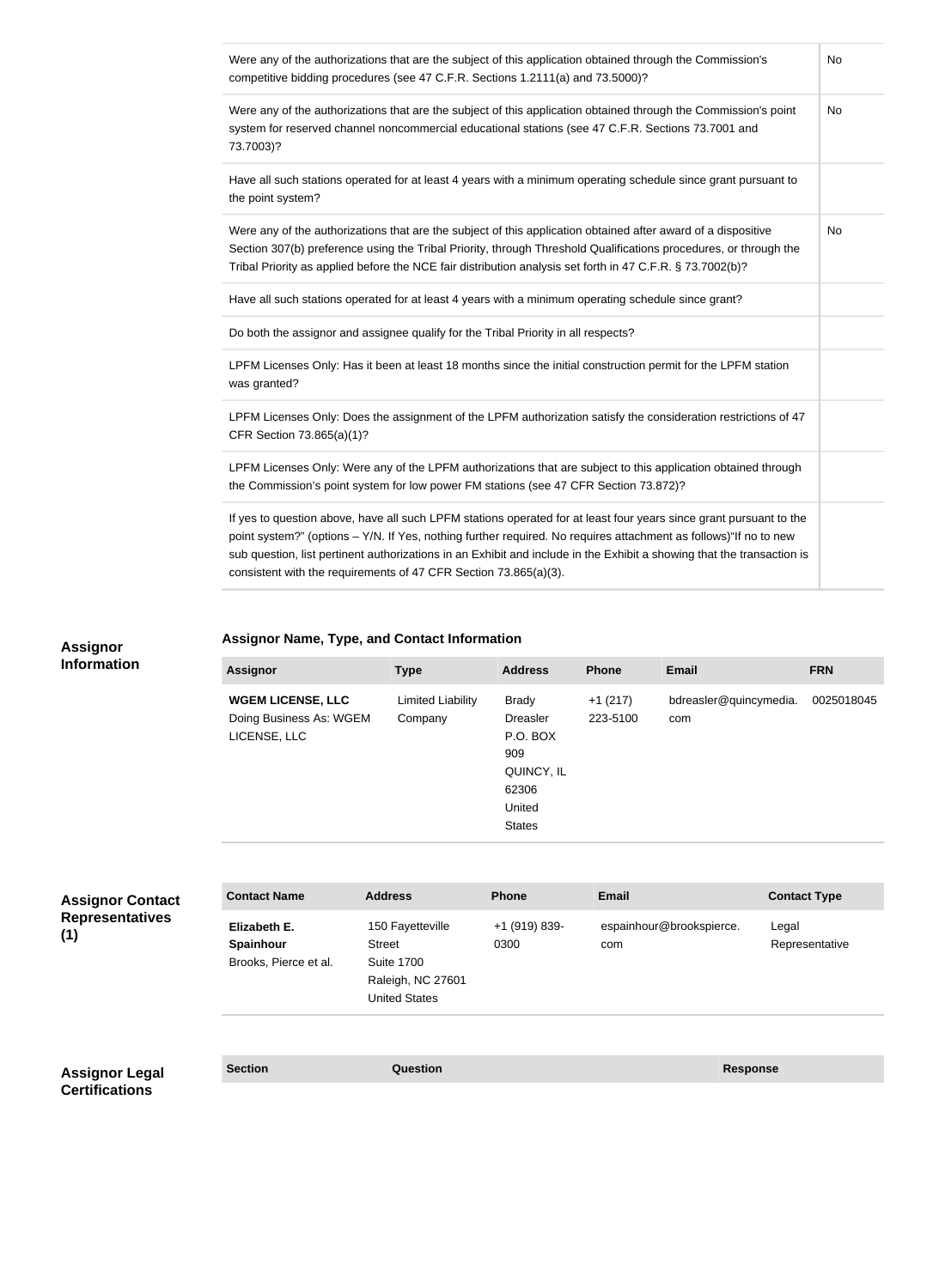| <b>Agreements for Sale</b><br><b>/Transfer of Station</b> | Assignor certifies that:<br>(i) it has placed in Assignor's public inspection file(s) and<br>submitted to the Commission as an Exhibit to this<br>application copies of all agreements for the assignment<br>/transfer of the station(s);<br>(ii) these documents embody the complete and final<br>understanding between Assignor and Assignee; and<br>(iii) these agreements comply fully with the Commission's<br>rules and policies                                           | <b>No</b> |
|-----------------------------------------------------------|----------------------------------------------------------------------------------------------------------------------------------------------------------------------------------------------------------------------------------------------------------------------------------------------------------------------------------------------------------------------------------------------------------------------------------------------------------------------------------|-----------|
|                                                           | If the transaction is involuntary, the Assignor certifies that<br>court orders or other authorizing documents have been<br>issued and that it has placed in the licensee's/permittee's<br>public inspection file(s) and submitted to the Commission<br>copies of such court orders or other authorizing documents.                                                                                                                                                               |           |
| <b>Other Authorizations</b>                               | Please upload an attachment detailing the call signs,<br>locations, and facility identifiers of all other broadcast<br>stations in which assignor or any party to the application has<br>an attributable interest.                                                                                                                                                                                                                                                               |           |
| <b>Character Issues</b>                                   | Assignor certifies that neither licensee/permittee nor any<br>party to the application has or has had any interest in, or<br>connection with:<br>(a) any broadcast application in any proceeding where<br>character issues were left unresolved or were resolved<br>adversely against the applicant or any party to the<br>application or<br>(b) any pending broadcast application in which character<br>issues have been raised                                                 | Yes       |
| <b>Adverse Findings</b>                                   | Assignor certifies that, with respect to the Assignor and each<br>party to the application, no adverse finding has been made,<br>nor has an adverse final action been taken by any court or<br>administrative body in a civil or criminal proceeding brought<br>under the provisions of any law related to any of the<br>following: any felony; mass media-related antitrust or unfair<br>competition; fraudulent statements to another governmental<br>unit; or discrimination. | Yes       |
| <b>Local Public Notice</b>                                | Assignor certifies that it has or will comply with the public<br>notice requirements of 47 C.F.R. Section 73.3580.                                                                                                                                                                                                                                                                                                                                                               | Yes       |
| <b>Auction Authorization</b>                              | Assignor certifies that more than five years have passed<br>since the issuance of the construction permit for the station<br>being assigned, where that permit was acquired in an<br>auction through the use of a bidding credit or other special<br>measure.                                                                                                                                                                                                                    | N/A       |
| <b>Anti-Discrimination</b><br><b>Certification</b>        | Assignor certifies that neither licensee/permittee nor any<br>party to the application have violated the Commission's<br>prohibition against discrimination on the basis of race, color,<br>religion, national origin or sex in the sale of commercially<br>operated AM, FM, TV, Class A TV or international broadcast<br>stations.                                                                                                                                              | Yes       |

#### **Assignee Information**

**Assignee Name, Type, and Contact Information**

| <b>Assignee</b>                         | Type                         | <b>Address</b>                                                   | <b>Phone</b>          | <b>Email</b>          | <b>FRN</b> |
|-----------------------------------------|------------------------------|------------------------------------------------------------------|-----------------------|-----------------------|------------|
| <b>Gray Television</b><br>Licensee, LLC | Limited Liability<br>Company | 4370 Peachtree<br>Road, NE<br>Atlanta, GA 30319<br>United States | +1 (404) 504-<br>9828 | allfcclms@gray.<br>tv | 0018223693 |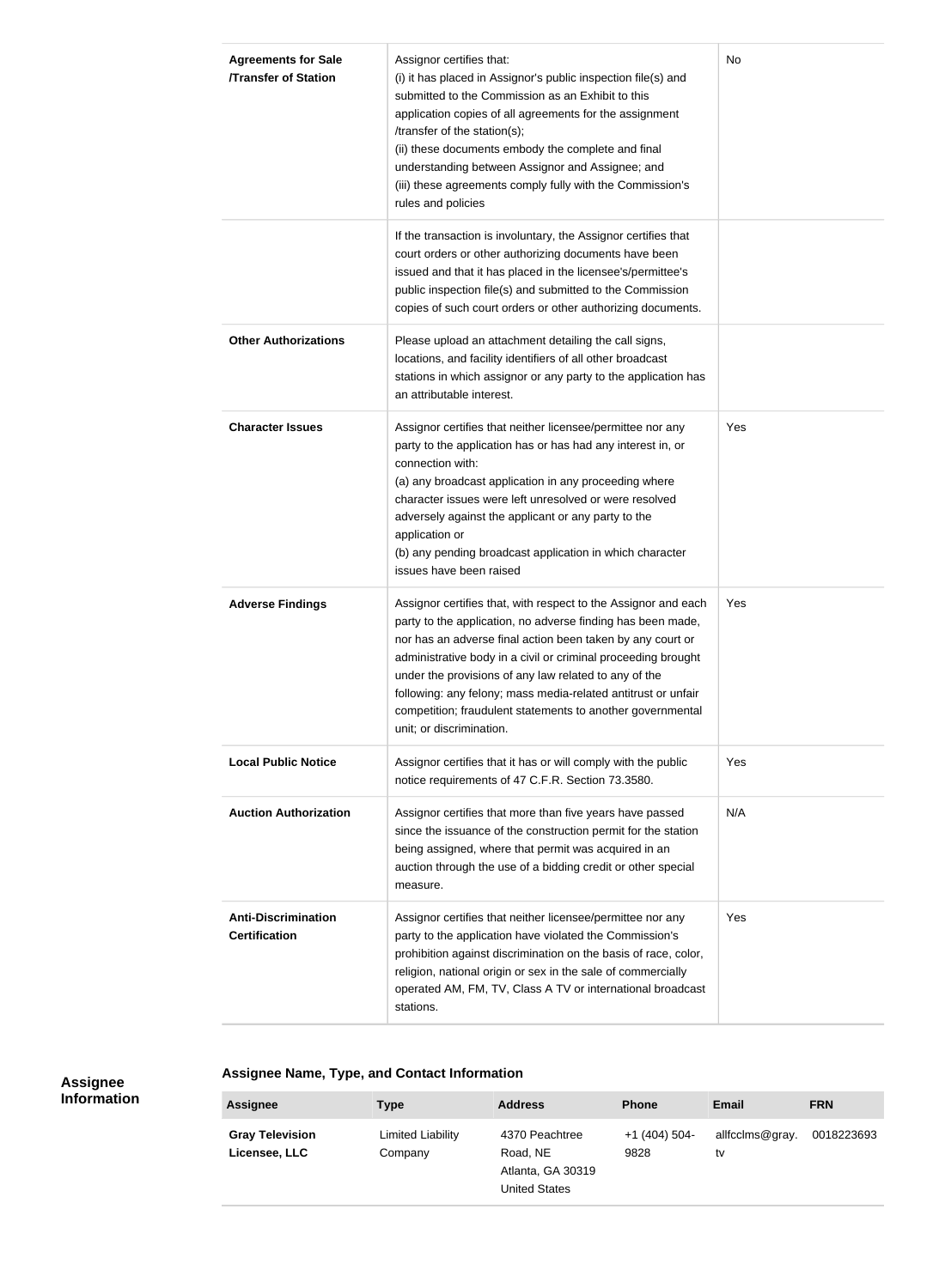|                                                              | <b>Section</b>                                                                                                         |                                                                                                         |                                                                                                                                                                                                                                                                                                                                                                                                                                                                                                          | <b>Question</b>               |                |                                                                                                                     |                                                            |                                  | <b>File Number</b>   |
|--------------------------------------------------------------|------------------------------------------------------------------------------------------------------------------------|---------------------------------------------------------------------------------------------------------|----------------------------------------------------------------------------------------------------------------------------------------------------------------------------------------------------------------------------------------------------------------------------------------------------------------------------------------------------------------------------------------------------------------------------------------------------------------------------------------------------------|-------------------------------|----------------|---------------------------------------------------------------------------------------------------------------------|------------------------------------------------------------|----------------------------------|----------------------|
| <b>Radio Station Applicants</b><br>Only                      |                                                                                                                        |                                                                                                         | If the station(s) being assigned is noncommercial<br>educational or LPFM, the Assignee certifies that the<br>Commission had previously granted a broadcast application,<br>identified here by file number, that found this Assignee<br>qualified as a noncommercial educational entity with a<br>qualifying educational program, and that the Assignee will<br>use the station(s) to advance a program similar to that the<br>Commission has found qualifying in the Assignee's previous<br>application. |                               |                |                                                                                                                     | N/A                                                        |                                  |                      |
|                                                              |                                                                                                                        |                                                                                                         |                                                                                                                                                                                                                                                                                                                                                                                                                                                                                                          |                               |                |                                                                                                                     |                                                            |                                  |                      |
| <b>Assignee Contact</b>                                      | <b>Contact Name</b>                                                                                                    | <b>Address</b>                                                                                          |                                                                                                                                                                                                                                                                                                                                                                                                                                                                                                          |                               | <b>Phone</b>   |                                                                                                                     | <b>Email</b>                                               | <b>Contact Type</b>              |                      |
| <b>Representatives</b><br>(1)                                | <b>Henry Wendel</b><br>Cooley LLP                                                                                      | Henry Wendel<br>1299 Pennsylvania Ave., NW<br>Suite 700<br>Washington, DC 20004<br><b>United States</b> |                                                                                                                                                                                                                                                                                                                                                                                                                                                                                                          |                               |                | +1 (202) 776-2943                                                                                                   | hwendel@cooley.com                                         |                                  | Legal Representative |
|                                                              |                                                                                                                        |                                                                                                         |                                                                                                                                                                                                                                                                                                                                                                                                                                                                                                          |                               |                |                                                                                                                     |                                                            |                                  |                      |
| <b>Changes in</b>                                            | <b>Party Name</b>                                                                                                      | <b>Citizenship</b>                                                                                      | <b>Address</b>                                                                                                                                                                                                                                                                                                                                                                                                                                                                                           | <b>Phone</b>                  | Email          |                                                                                                                     | <b>Interest Before Assignment</b>                          | <b>Interest After Assignment</b> |                      |
| Interest (0)                                                 |                                                                                                                        |                                                                                                         |                                                                                                                                                                                                                                                                                                                                                                                                                                                                                                          |                               |                | Empty                                                                                                               |                                                            |                                  |                      |
|                                                              |                                                                                                                        |                                                                                                         |                                                                                                                                                                                                                                                                                                                                                                                                                                                                                                          |                               |                |                                                                                                                     |                                                            |                                  |                      |
| <b>Changes in</b><br><b>Interest</b><br><b>Certification</b> | Question<br>Applicant certifies that equity and financial interests not set forth by the assignee are nonattributable. |                                                                                                         |                                                                                                                                                                                                                                                                                                                                                                                                                                                                                                          |                               |                |                                                                                                                     |                                                            |                                  | <b>Response</b>      |
|                                                              |                                                                                                                        |                                                                                                         |                                                                                                                                                                                                                                                                                                                                                                                                                                                                                                          |                               |                |                                                                                                                     |                                                            |                                  |                      |
| <b>Parties to the</b><br><b>Application (0)</b>              | <b>Party Name</b>                                                                                                      | <b>Citizenship</b>                                                                                      |                                                                                                                                                                                                                                                                                                                                                                                                                                                                                                          |                               | <b>Address</b> | <b>Phone</b><br>Empty                                                                                               | <b>Email</b>                                               | <b>Positional Interest</b>       |                      |
|                                                              |                                                                                                                        |                                                                                                         |                                                                                                                                                                                                                                                                                                                                                                                                                                                                                                          |                               |                |                                                                                                                     |                                                            |                                  |                      |
| <b>Parties to the</b>                                        | <b>Question</b>                                                                                                        |                                                                                                         |                                                                                                                                                                                                                                                                                                                                                                                                                                                                                                          |                               |                |                                                                                                                     |                                                            |                                  | <b>Response</b>      |
| <b>Application</b><br><b>Certification</b>                   | Applicant certifies that equity and financial interests not set forth by the assignee are nonattributable.             |                                                                                                         |                                                                                                                                                                                                                                                                                                                                                                                                                                                                                                          |                               |                |                                                                                                                     |                                                            |                                  | Yes                  |
|                                                              |                                                                                                                        |                                                                                                         |                                                                                                                                                                                                                                                                                                                                                                                                                                                                                                          |                               |                |                                                                                                                     |                                                            |                                  |                      |
| <b>Assignee Legal</b><br><b>Certifications</b>               | <b>Section</b>                                                                                                         |                                                                                                         | <b>Question</b>                                                                                                                                                                                                                                                                                                                                                                                                                                                                                          |                               |                |                                                                                                                     |                                                            | <b>Response</b>                  |                      |
|                                                              | <b>Agreements for Sale</b>                                                                                             |                                                                                                         | Assignee certifies that:<br>(a) the written agreements in the Assignee's public<br>inspection file and submitted to the Commission embody the<br>complete and final agreement for the sale or transfer of the<br>station(s); and<br>(b) these agreements comply fully with the Commission's<br>rules and policies.                                                                                                                                                                                       |                               |                | No                                                                                                                  |                                                            |                                  |                      |
|                                                              | <b>Other Authorizations</b>                                                                                            |                                                                                                         |                                                                                                                                                                                                                                                                                                                                                                                                                                                                                                          | has an attributable interest. |                | Please upload an attachment detailing the call signs,<br>locations, and facility identifiers of all other broadcast | stations in which Assignee or any party to the application |                                  |                      |
|                                                              | <b>Broadcast Incubator</b><br>Program                                                                                  |                                                                                                         | Is the proposed facility the subject of an incubation proposal<br>or a 'reward' waiver request under the Commission's<br><b>Broadcast Incubator Program?</b>                                                                                                                                                                                                                                                                                                                                             |                               |                |                                                                                                                     |                                                            |                                  |                      |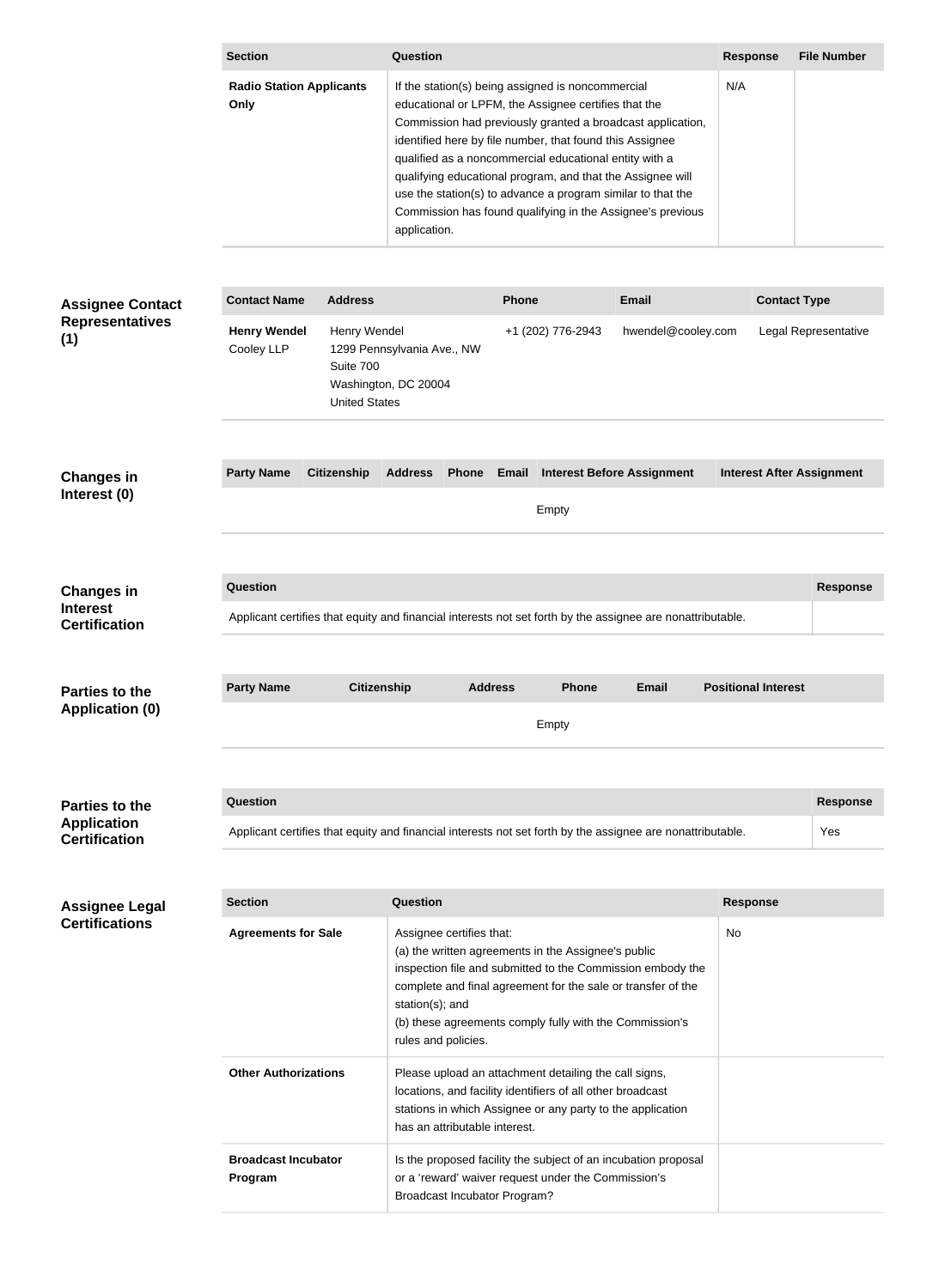| <b>Multiple Ownership</b> | Is the assignee or any party to the application the holder of<br>an attributable radio joint sales agreement or an attributable<br>radio or television time brokerage agreement with the station<br>(s) subject to this application or with any other station in the<br>same market as the station(s) subject to this application?                                                                                                                                                                                                                                                                                                                                                                                                                                                                                                                                                                                                                  | No  |
|---------------------------|-----------------------------------------------------------------------------------------------------------------------------------------------------------------------------------------------------------------------------------------------------------------------------------------------------------------------------------------------------------------------------------------------------------------------------------------------------------------------------------------------------------------------------------------------------------------------------------------------------------------------------------------------------------------------------------------------------------------------------------------------------------------------------------------------------------------------------------------------------------------------------------------------------------------------------------------------------|-----|
|                           | Assignee certifies that the proposed assignment complies<br>with the Commission's multiple ownership rules.                                                                                                                                                                                                                                                                                                                                                                                                                                                                                                                                                                                                                                                                                                                                                                                                                                         | Yes |
|                           | Assignee certifies that the proposed assignment:<br>(1) does not present an issue under the Commission's<br>policies relating to media interests of immediate family<br>members;<br>(2) complies with the Commission's policies relating to future<br>ownership interests; and<br>(3) complies with the Commission's restrictions relating to<br>the insulation and nonparticipation of non-party investors<br>and creditors.                                                                                                                                                                                                                                                                                                                                                                                                                                                                                                                       | Yes |
|                           | Does the Assignee claim status as an "eligible entity," that<br>is, an entity that qualifies as a small business under the<br>Small Business Administration's size standards for its<br>industry grouping (as set forth in 13 C.F.R. § 121-201), and<br>holds<br>(1) 30 percent or more of the stock or partnership interests<br>and more than 50 percent of the voting power of the<br>corporation or partnership that will own the media outlet; or<br>(2) 15 percent or more of the stock or partnership interests<br>and more than 50 percent of the voting power of the<br>corporation or partnership that will own the media outlet,<br>provided that no other person or entity owns or controls<br>more than 25 percent of the outstanding stock or partnership<br>interests; or<br>(3) More than 50 percent of the voting power of the<br>corporation that will own the media outlet (if such<br>corporation is a publicly traded company)? | No  |
|                           | Does this assignment include a grandfathered cluster of<br>stations?<br>Applicant certifies that it will come in compliance by<br>divesting the necessary station(s) within 12 months of the<br>consummation of this transaction to:<br>A) An Eligible Entity (as defined in Item 6d, above).                                                                                                                                                                                                                                                                                                                                                                                                                                                                                                                                                                                                                                                       | No  |
|                           | B) An Irrevocable Trust that will assign the station(s) to an<br>Eligible Entity.<br>NCE Diversity of Ownership Points. Does the assignee or<br>any party to the application have an attributable interest in<br>an NCE FM or NCE TV station received through the award<br>of "diversity of ownership" points in the point system                                                                                                                                                                                                                                                                                                                                                                                                                                                                                                                                                                                                                   | No  |
|                           | analysis?<br>If 'Yes,' the assignee certifies that (1) its attributable NCE<br>FM or NCE TV station has been on the air for at least four<br>years; and/or (2) none of the proposed assigned stations<br>overlap the principal community contour of the NCE FM or<br>NCE TV station received through the award of diversity<br>points in the point system analysis (see 47 CFR Section<br>73.7005(c)).                                                                                                                                                                                                                                                                                                                                                                                                                                                                                                                                              |     |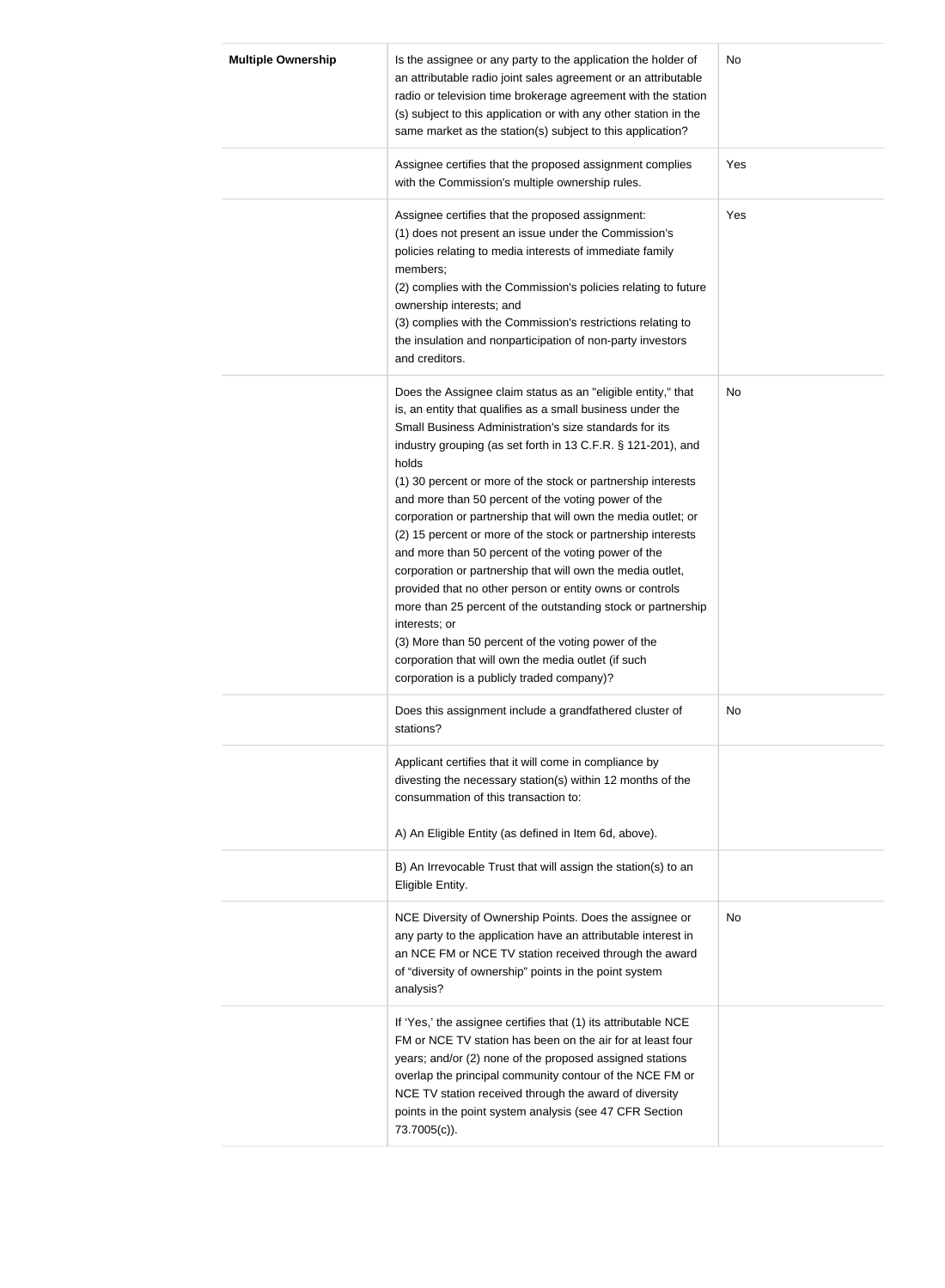| <b>Acquisition of Control</b>                       | Please upload an attachment listing the file number and date<br>of grant of FCC Form 301, 314, or 315 application by which<br>the Commission approved the qualifications of the individual<br>or entity with a pre-existing interest in the licensee/permittee<br>that is now acquiring control of the licensee/permittee as a<br>result of the grant of this application.                                                                                                       |     |
|-----------------------------------------------------|----------------------------------------------------------------------------------------------------------------------------------------------------------------------------------------------------------------------------------------------------------------------------------------------------------------------------------------------------------------------------------------------------------------------------------------------------------------------------------|-----|
| <b>Character Issues</b>                             | Assignee certifies that neither assignee nor any party to the<br>application has or has had any interest in, or connection with:<br>(a) any broadcast application in any proceeding where<br>character issues were left unresolved or were resolved<br>adversely against the applicant or any party to the<br>application; or<br>(b) any pending broadcast application in which character<br>issues have been raised.                                                            | Yes |
| <b>Adverse Findings</b>                             | Assignee certifies that, with respect to the assignee and<br>each party to the application, no adverse finding has been<br>made, nor has an adverse final action been taken by any<br>court or administrative body in a civil or criminal proceeding<br>brought under the provisions of any law related to any of the<br>following: any felony; mass media-related antitrust or unfair<br>competition; fraudulent statements to another governmental<br>unit; or discrimination. | Yes |
| <b>Financial Qualifications</b>                     | Assignee certifies that sufficient net liquid assets are on<br>hand or are available from committed sources to<br>consummate the transaction and operate the station(s) for<br>three months.                                                                                                                                                                                                                                                                                     | Yes |
| <b>Program Service</b><br><b>Certification</b>      | Assignee certifies that it is cognizant of and will comply with<br>its obligations as a Commission licensee to present a<br>program service responsive to the issues of public concern<br>facing the station's community of license and service area.                                                                                                                                                                                                                            | Yes |
| <b>Auction Authorization</b>                        | Assignee certifies that where less than five years have<br>passed since the issuance of the construction permit and the<br>permit had been acquired in an auction through the use of a<br>bidding credit or other special measure, it would qualify for<br>such credit or other special measure.                                                                                                                                                                                 | N/A |
| <b>Equal Employment</b><br><b>Opportunity (EEO)</b> | If the applicant proposes to employ five or more full-time<br>employees, applicant certifies that it is filing simultaneously<br>with this application a Model EEO Program Report on FCC<br>Form 396-A.                                                                                                                                                                                                                                                                          | Yes |

| <b>Response</b> |
|-----------------|
| No.             |
| No.             |
| No.             |
| No.             |
| No.             |
|                 |

#### **Assignee Alien Ownership**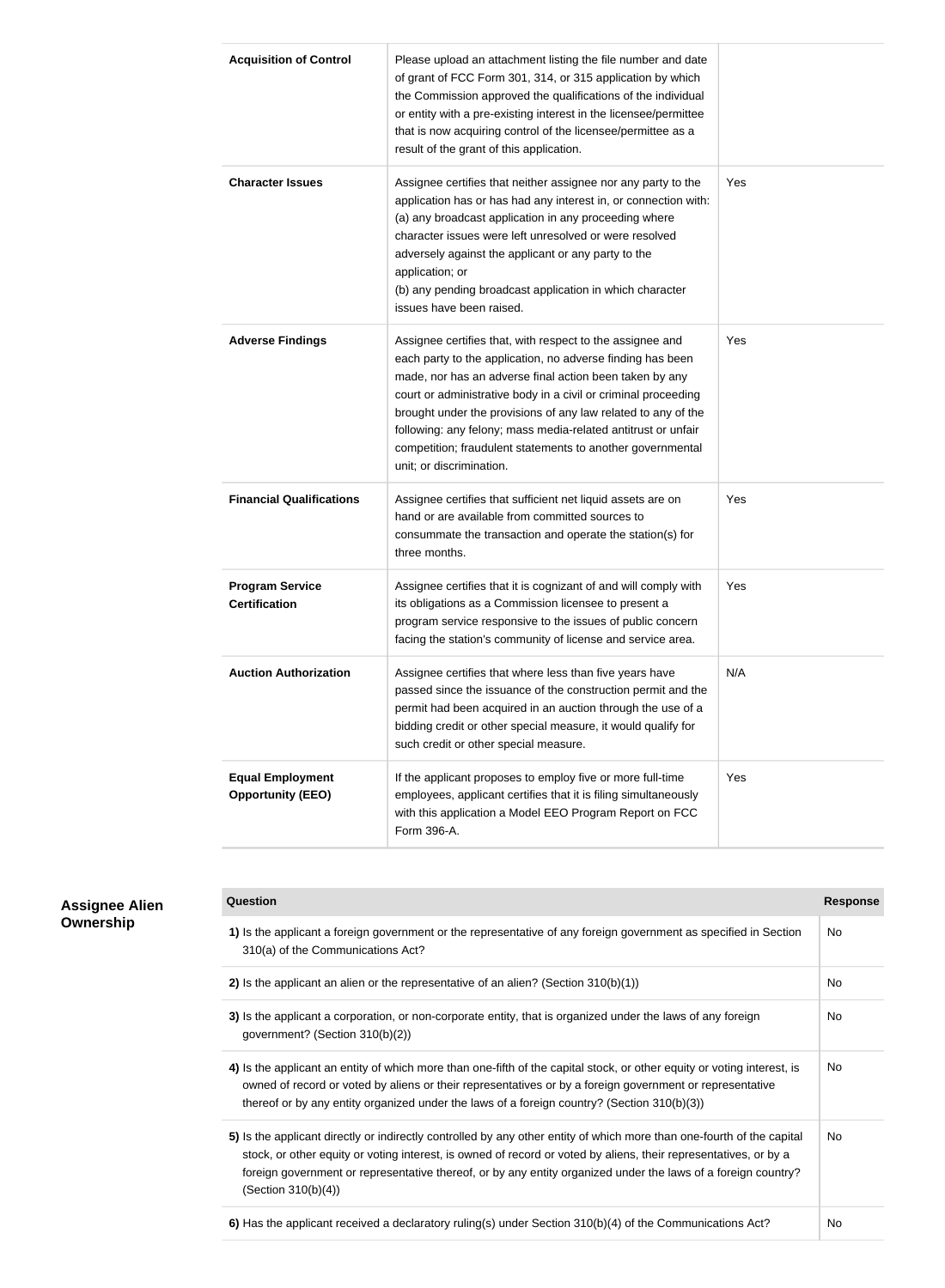- **6a)** Enter the citation of the applicable declaratory ruling by DA/FCC number, FCC Record citation, release date, or any other identifying information.
- **7)** Has there been any change in the applicant's foreign ownership since issuance of the declaratory ruling(s) cited in response to Question 6?
- **8)** Does the applicant certify that it is in compliance with the terms and conditions of the foreign ownership declaratory ruling(s) cited in response to Question 6?
- **9)** In connection with this application, is the applicant filing a foreign ownership Petition for Declaratory Ruling pursuant to Section 310(b)(4) of the Communications Act? No

| <b>Rebroadcast</b>        |
|---------------------------|
| <b>Certifications for</b> |
| <b>W255CY</b>             |

| <b>Question</b>                                                                                                                                                                                                                                                                                                                                                                                                                                                                                                           | <b>Response</b> |
|---------------------------------------------------------------------------------------------------------------------------------------------------------------------------------------------------------------------------------------------------------------------------------------------------------------------------------------------------------------------------------------------------------------------------------------------------------------------------------------------------------------------------|-----------------|
| For applicants proposing rebroadcasts who are not the<br>licensee of the primary station, the applicant certifies that<br>written authority has been obtained from the licensee of the<br>station whose programs are to be retransmitted.                                                                                                                                                                                                                                                                                 | N/A             |
| Primary station proposed to be rebroadcast; facility ID:                                                                                                                                                                                                                                                                                                                                                                                                                                                                  | 54281           |
| Applicant certifies that it is not the licensee or permittee of<br>the commercial primary station being rebroadcast and that<br>neither it nor any parties to the application have any interest<br>in or connection with the commercial primary station being<br>rebroadcast. See 47 C.F.R. Section 74.1232(d).                                                                                                                                                                                                           | N/A             |
| Applicant certifies that the FM translator's (a) 1 mV/m<br>coverage contour does not extend beyond the protected<br>contour of the commercial FM primary station to be<br>rebroadcast, or (b) entire 1 mV/m coverage contour is<br>contained within the greater of either: (i) the 2 mV/m daytime<br>contour of the commercial AM primary station to be<br>rebroadcast, or (ii) a 25-mile radius centered at the<br>commercial AM primary station's transmitter site.                                                     | Yes             |
| Applicant certifies that it is in compliance with 47 C.F.R.<br>Section 74.1232(e), which prohibits a FM translator station<br>whose coverage contour extends beyond the protected<br>contour of the commercial FM primary station being<br>rebroadcast, from receiving support (except for specified<br>technical assistance), before, during, or after construction,<br>directly or indirectly, from the primary station, or any person<br>or entity having any interest in, or connection with, the<br>primary station. | Yes             |

| <b>Assignee</b>      |
|----------------------|
| <b>Certification</b> |

**Section Question Response General Certification Statements** Assignee certifies that it has answered each question in this application based on its review of the application instructions and worksheets. Assignee further certifies that where it has made an affirmative certification below, this certification constitutes its representation that the application satisfies each of the pertinentstandards and criteria set forth in the application instructions and worksheets.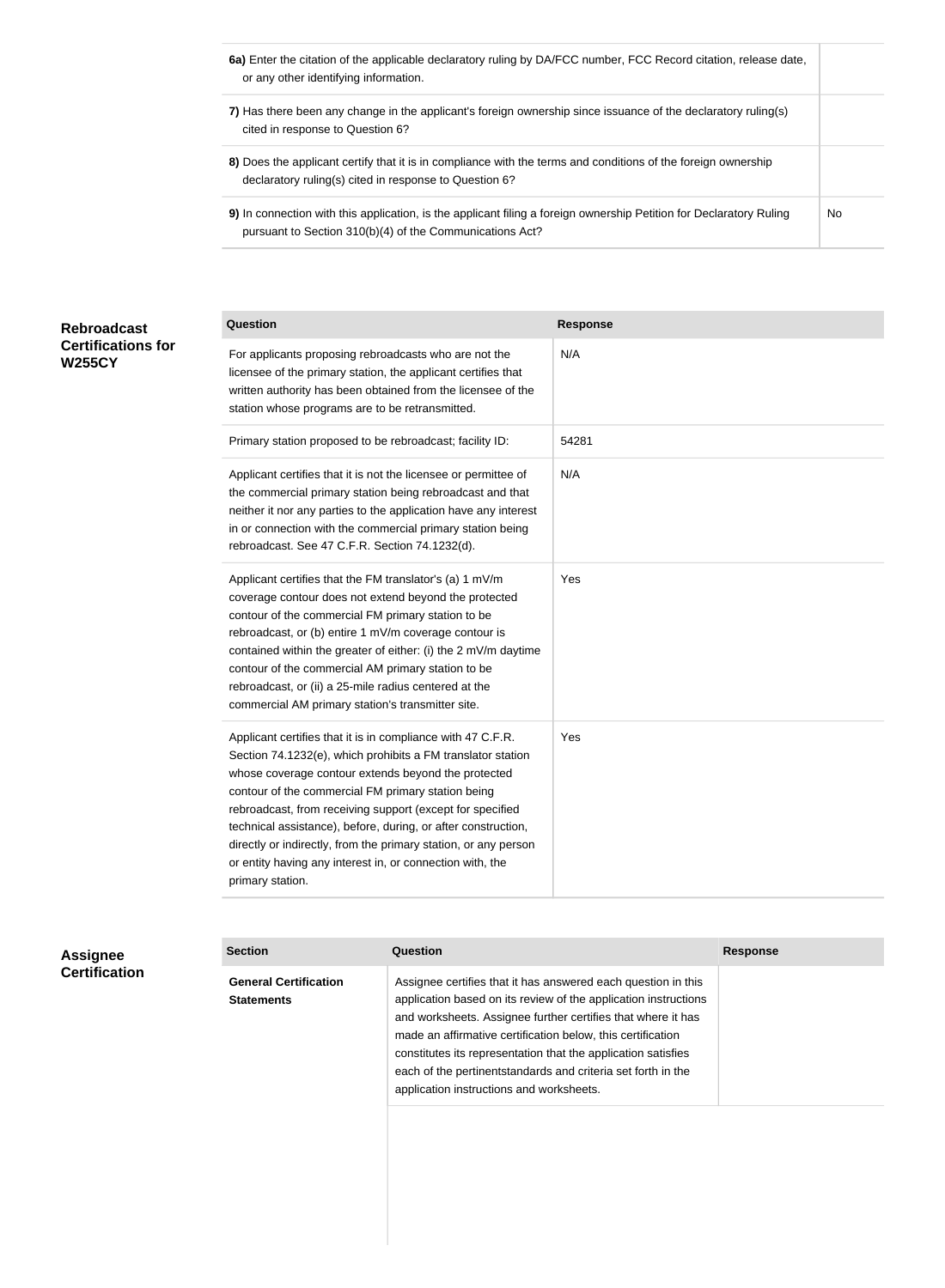|                                 | The Assignee certifies that neither the Assignee nor any<br>other party to the application is subject to a denial of Federal<br>benefits pursuant to §5301 of the Anti-Drug Abuse Act of<br>1988, 21 U.S.C. § 862, because of a conviction for<br>possession or distribution of a controlled substance. This<br>certification does not apply to applications filed in services<br>exempted under §1.2002(c) of the rules, 47 CFR. See §1.<br>2002(b) of the rules, 47 CFR § 1.2002(b), for the definition of<br>"party to the application" as used in this certification § 1.2002<br>(c). The Assignee certifies that all statements made in this<br>application and in the exhibits, attachments, or documents<br>incorporated by reference are material, are part of this<br>application, and are true, complete, correct, and made in<br>good faith.         |                                                                   |
|---------------------------------|-----------------------------------------------------------------------------------------------------------------------------------------------------------------------------------------------------------------------------------------------------------------------------------------------------------------------------------------------------------------------------------------------------------------------------------------------------------------------------------------------------------------------------------------------------------------------------------------------------------------------------------------------------------------------------------------------------------------------------------------------------------------------------------------------------------------------------------------------------------------|-------------------------------------------------------------------|
| <b>Authorized Party to Sign</b> | <b>FAILURE TO SIGN THIS APPLICATION MAY RESULT IN</b><br><b>DISMISSAL OF THE APPLICATION AND FORFEITURE</b><br>OF ANY FEES PAID<br>Upon grant of this application, the Authorization Holder may<br>be subject to certain construction or coverage requirements.<br>Failure to meet the construction or coverage requirements<br>will result in automatic cancellation of the Authorization.<br>Consult appropriate FCC regulations to determine the<br>construction or coverage requirements that apply to the type<br>of Authorization requested in this application.<br>WILLFUL FALSE STATEMENTS MADE ON THIS FORM<br>OR ANY ATTACHMENTS ARE PUNISHABLE BY FINE AND<br>/OR IMPRISONMENT (U.S. Code, Title 18, §1001) AND/OR<br>REVOCATION OF ANY STATION AUTHORIZATION (U.S.<br>Code, Title 47, §312(a)(1)), AND/OR FORFEITURE (U.S<br>Code, Title 47, §503). |                                                                   |
|                                 | I certify that this application includes all required and<br>relevant attachments.                                                                                                                                                                                                                                                                                                                                                                                                                                                                                                                                                                                                                                                                                                                                                                              | No                                                                |
|                                 | I declare, under penalty of perjury, that I am an authorized<br>representative of the above-named applicant for the<br>Authorization(s) specified above.                                                                                                                                                                                                                                                                                                                                                                                                                                                                                                                                                                                                                                                                                                        | Robert J Folliard, J.<br><b>Assistant Secretary</b><br>02/12/2021 |

| <b>Assignor</b>      | <b>Section</b>                                    | <b>Question</b>                                                                                                                                                                                                                                                                                                                                                                                                                                                                                                                                                                                                                                                                                                                                                                                                                                         | <b>Response</b> |
|----------------------|---------------------------------------------------|---------------------------------------------------------------------------------------------------------------------------------------------------------------------------------------------------------------------------------------------------------------------------------------------------------------------------------------------------------------------------------------------------------------------------------------------------------------------------------------------------------------------------------------------------------------------------------------------------------------------------------------------------------------------------------------------------------------------------------------------------------------------------------------------------------------------------------------------------------|-----------------|
| <b>Certification</b> | <b>General Certification</b><br><b>Statements</b> | Assignor certifies that it has answered each question in this<br>application based on its review of the application instructions<br>and worksheets. Assignor further certifies that where it has<br>made an affirmative certification below, this certification<br>constitutes its representation that the application satisfies<br>each of the pertinentstandards and criteria set forth in the<br>application instructions and worksheets.                                                                                                                                                                                                                                                                                                                                                                                                            |                 |
|                      |                                                   | The Assignor certifies that neither the Assignor nor any<br>other party to the application is subject to a denial of Federal<br>benefits pursuant to §5301 of the Anti-Drug Abuse Act of<br>1988, 21 U.S.C. § 862, because of a conviction for<br>possession or distribution of a controlled substance. This<br>certification does not apply to applications filed in services<br>exempted under §1.2002(c) of the rules, 47 CFR. See §1.<br>2002(b) of the rules, 47 CFR § 1.2002(b), for the definition of<br>"party to the application" as used in this certification § 1.2002<br>(c). The Assignor certifies that all statements made in this<br>application and in the exhibits, attachments, or documents<br>incorporated by reference are material, are part of this<br>application, and are true, complete, correct, and made in<br>good faith. |                 |